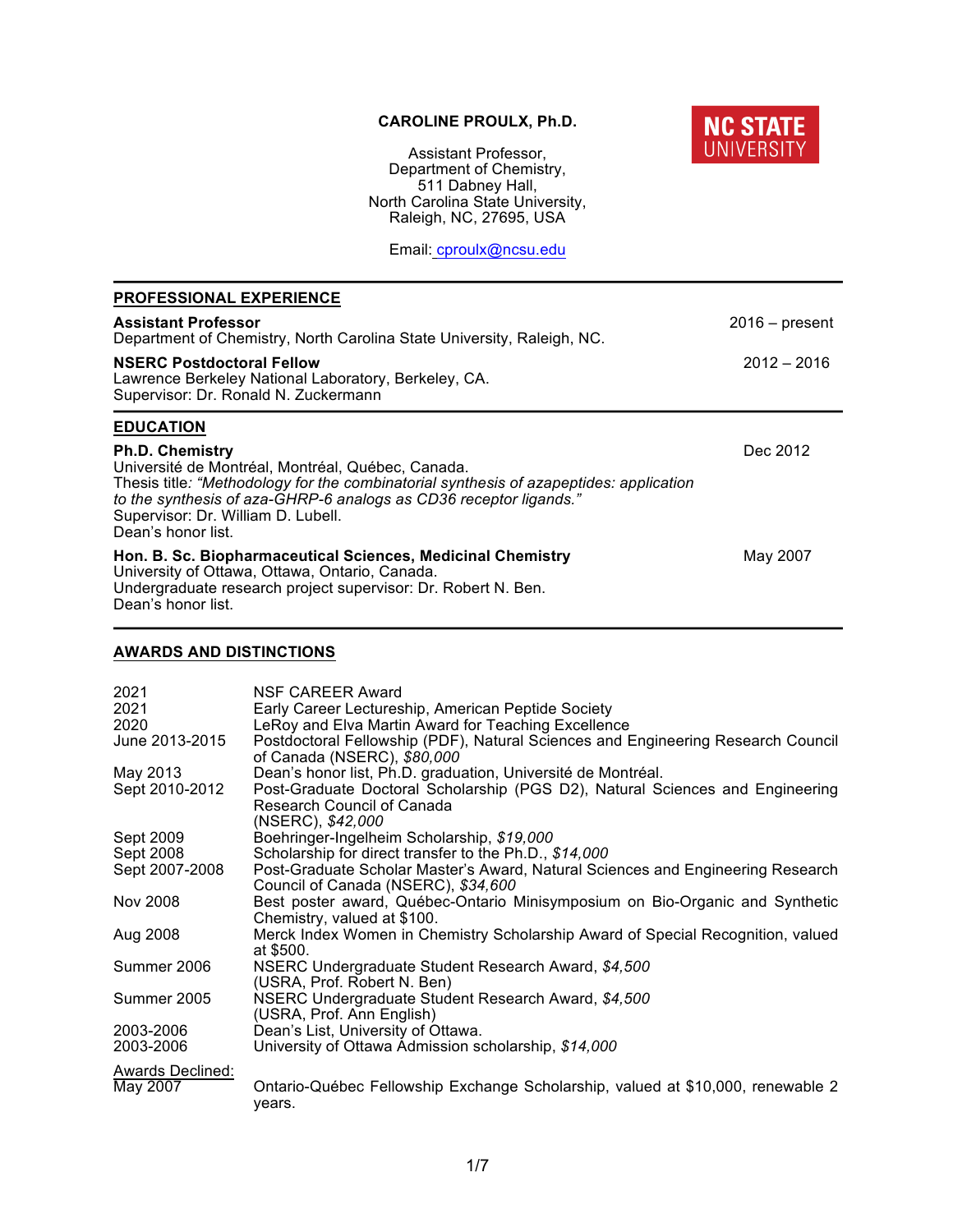## **RESEARCH CONTRIBUTIONS**

#### **Refereed Journal Publications**

#### **NCSU**

- 35. Young, H. A.; Proulx, C.\* "On-Resin Ca-Functionalization of *N*-Arylglycinyl Peptides with Boronic Acids". *Org. Biomol. Chem.* **2022**, in revision.
- 34. Bowles, M. O.; Proulx, C.\* "Late-Stage *N*-Alkylation of Azapeptides". *Org. Lett.* **2022**, *24*, 1768.
- 33. Davern, C. M.; Lowe, B. D.; Rosfi, A.; Ison, E. A.; Proulx, C.\* "Submonomer Synthesis of Peptoids Containing *trans*-inducing *N*-imino- and *N*-alkylamino-glycine Monomers". *Chem. Sci.* **2021**, *12*, 8401.
- 32. Bowles, M.; Proulx, C.\* "Solid Phase Submonomer Azapeptide Synthesis". *In Methods in Enzymology;* Academic Press: **2021**.
- 31. Proulx, C. "Catching up to nature's ribosomes". *Science* **2020**, *368*, 941. \**Perspective on an article by Hartrampf, N. et al. Synthesis of proteins by automated flow chemistry. Science 2020, 368, 980-987.*
- 30. Young, H. A.; Guthrie, Q. A. E.; Proulx, C.\* "*N*-Arylation of Amino Acid Esters to Expand Side Chain Diversity in Ketoxime Peptide Ligations". *J. Org. Chem.* **2020**, *85*, 1748.
- 29. Reese, H. R.; Shanahan, C. C.; Proulx, C.; Menegatti, S.\* "Peptide Science: a "Rule Model" for New Generations of Peptidomimetics". *Acta Biomaterialia* **2020**, *102,* 35.
- 28. Guthrie, Q. A. E.; Young, H. A.; Proulx, C.\*; "Ketoxime Peptide Ligations: Oxidative Couplings of Alkoxyamines to *N*-Aryl Peptides". *Chem. Sci.* **2019**, *10*, 9506-9512.
- 27. McMechen, M. A.; Willis, E. L.; Gourville, P. C.; Proulx, C.\* "Aza-amino Acids Disrupt Beta-sheet Secondary Structures". *Molecules* **2019**, *24*, 1919.
- 26. Guthrie, Q. A. E.; Proulx, C.\* "Oxime Ligation *via in situ* Oxidation of *N*-Phenylglycinyl Peptides". *Org. Lett.* **2018**, *20*, 2564.

*\*Highlighted in Synform 2018/09, A137–A140.*

#### **NCSU, from Ph.D. and postdoc studies**

- 25. Proulx, C.; Zhang, J.; Sabatino, D.; Chemtob, S.; Ong, H.; Lubell, W. D. Synthesis and Biomedical Potential of Azapeptide Modulators of the Cluster of Differentiation 36 Receptor (CD36). *Biomedicines.* 2020, *8*, 241.
- 24. Frégeau, G.; Sarduy, R.; Elimam, H.; Esposito, C. L.; Mellal, K.; Ménard, L.; Leitão da Graça, S. D.; Proulx, C.; Zhang, J.; Febbraio, M.; Soto, Y.; Lubell, W. D.; Ong, H.; Marleau, S. Atheroprotective and Atheroregressive Potential of Azapeptide Derivatives of GHRP-6 as Selective CD36 Ligands in Apolipoprotein E-deficient Mice. *Atherosclerosis* 2020. *307*, 52.
- 23. Battigelli, A.; Kim, J. H.; Dehigaspitiya, D. C.; Proulx, C.; Robertson, E. J.; Murray, D. J.; Rad, B.; Kirshenbaum, K.; Zuckermann, R. N.\* "Glycosylated Peptoid Nanosheets as a Multivalent Scaffold for Protein Recognition." *ACS Nano*. **2018**, *12*, 2455.
- 22. Huynh, D. N.; Bessi, V. L.; Menard, L.; Piquereau, J.; Proulx, C.; Febbraio, M.; Lubell, W. D.; Carpentier, A. C.; Burelle, Y.; Ong, H.; Marleau, S.\* "Adiponectin has a Pivotal Role in the Cardioprotective Effect of CP-3(iv), a Selective CD36 Azapeptide Ligand, after Transient Coronary Artery Occlusion in Mice". *FASEB J.* **2018**, 32, 807.
- 21. Chingle, R.; Proulx, C.; Lubell, W. D.\* "Azapeptide Synthesis Methods for Expanding Side-Chain Diversity for Biomedical Applications" *Acc. Chem. Res.* **2017**, *50*, 1541.

#### **Prior to NCSU, from Ph.D. and postdoc studies**

20. Robertson, E. J.; Proulx, C.; Su, J. K.; Garcia, R. L.; Yoo, S.; Nehls, E. M.; Connolly, M. D.; Taravati, L.; Zuckermann, R. N.\* "Molecular Engineering of the Peptoid Nanosheet Hydrophobic Core" *Langmuir* **2016**, *32*, 11946.

*\*Featured as the ACS Editors' Choice*

- 19. Proulx, C.; Noë, F.; Yoo, S.; Connolly, M. D.; Zuckermann, R. N.\* "On-Resin *N*-Terminal Peptoid Degradation: Toward Mild Sequencing Conditions". *Biopolymers (Pept. Sci.)* **2016**. *106,* 726.
- 18. Flood, D.; Proulx, C.; Robertson, E. J.; Battigelli, A.; Wang, S.; Schwartzberg, A.; Zuckermann, R. N.<sup>\*</sup> "Improved Chemical and Mechanical Stability of Peptoid Nanosheets by Photo-crosslinking the Hydrophobic Core". *Chem*. *Commun*. **2016**, *52*, 4753.

*\*Featured as the inside front cover for the April 4th, 2016 issue.*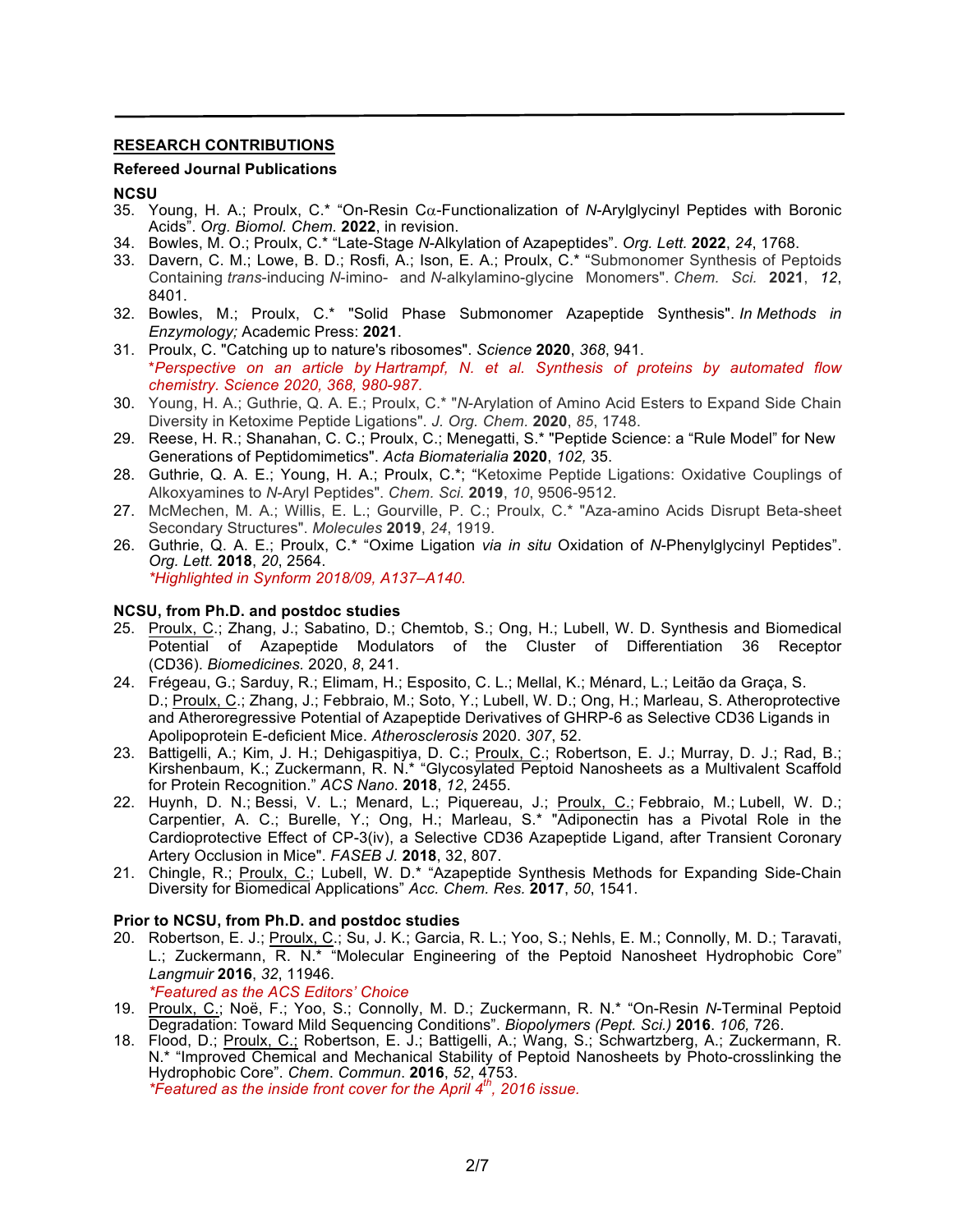17. Robertson, E. J.; Battigelli, A.; Proulx, C.; Mannige, R. V.; Haxton, T. K.; Whitelam, S.; Zuckermann, R. N.\* "Design, Synthesis, Assembly and Engineering of Peptoid Nanosheets". *Acc. Chem. Res.* **2016**,*49*, 379.

*\*Featured as the front cover for the March 16th, 2016 issue.*

16. Mannige, R. V.; Haxton, T. K.; Proulx, C.; Robertson, E. J.; Battigelli, A.; Butterfoss, G. L.; Zuckermann, R. N.\*; Whitelam, S.\* "Peptoid Nanosheets Exhibit a New Secondary Structure Motif*". Nature* **2015***, 526*, 415.

*\*Featured in C&En news article: "Peptoids Do a Double Twist", C&En, Oct. 12th, 2015, 93(40), p.30.* 

15. Proulx, C.; Yoo, S.; Connolly. M. D.; Zuckermann, R. N.\* "Accelerated Submonomer Solid-Phase Synthesis of Peptoids Incorporating Multiple Substituted *N*-Aryl Glycine Monomers". *J. Org. Chem.* **2015,** *80*, 10490.

*\*Featured as the front cover for the November 6th, 2015 issue.*

- 14. Sanii, B.; Haxton, T. K.; Olivier, G. K.; Cho, A.; Barton, B.; Proulx, C.; Whitelam, S.; Zuckermann, R. N.\* "Structure-Determining Step in the Hierarchical Assembly of Peptoid Nanosheets". *ACS Nano* **2014**, *8*, 11674-11684.
- 13. Robertson, E. J.; Olivier, G. K.; Qian, M.; Proulx, C.; Zuckermann, R. N.\*; Richmond, G. L.\* "Assembly and Molecular Order of Two-Dimensional Peptoid Nanosheets at the Oil-Water Interface". *Proc. Natl. Acad. Sci.* **2014***, 111*,13284-13289.
- 12. Zhang, J.; Proulx, C.; Tomberg, A.; Lubell, W. D.\* "Multicomponent Diversity-Oriented Synthesis of Aza-Lysine-Peptide Mimics". *Org. Lett.* **2014**, *16*, 298-301.
- 11. Proulx, C.; Lubell, W. D.\* "Analysis of *N*-amino-imidazolin-2-one Peptide Turn Mimic 4-position Substituent Effects on Conformation by X-ray Crystallography". *Biopolymers (Pept. Sci.)* **2014**, *102*, 7-15.
- 10. Proulx, C.; Lubell, W. D.\* "*N*-Amino-imidazolin-2-one Peptide Mimic Synthesis and Conformational Analysis". *Org. Lett.* **2012**, *14*, 4552-4555. *\*Article recognized as a significant contribution in the field of peptide sciences by Dr. Roger Freidinger (F1000 Faculty).*
- 9. García-Ramos, Y.; Proulx, C.; Lubell, W. D.\* "Synthesis of Hydrazine and Azapeptide Derivatives by Alkylation of Carbazates and Semicarbazones". *Can. J. Chem.* **2012**, *90*, 985-993.
- 8. Proulx, C.; Picard, É.; Boeglin, D.; Pohankova, P.; Chemtob, S.; Ong, H.; Lubell, W. D.\* "Azapeptide Analogs of the Growth Hormone Releasing Peptide 6 as Cluster of Differentiation 36 Receptor Ligands with Reduced Affinity for the Growth Hormone Secretagogue Receptor 1a". *J. Med. Chem.* **2012**, *55*, 6502–6511.
- 7. Sabatino, D.; Proulx, C.; Pohankova, P.; Ong, H.; Lubell, W. D.\* "Structure-Activity Relationships of GHRP-6 Azapeptide Ligands of the CD36 Scavenger Receptor by Solid-Phase Submonomer Azapeptide Synthesis". *J. Am. Chem. Soc.* **2011**, *133*, 12493-12506*.*
- 6. Proulx, C.; Sabatino, D.; Hopewell, R.; Spiegel, J.; García Ramos, Y.; Lubell, W. D.\* "Azapeptides and their Therapeutic Potential". *Future Med. Chem.* **2011**, *3*, 1139–1164.
- 5. Bolduc, O. R.; Lambert-Lanteigne, P.; Colin, D. Y.; Zhao, S. S.; <u>Proulx, C.</u>; Boeglin, D.; Lubell, W. D.; Pelletier, J. N.; Féthière, J.; Ong, H.; Masson, J.-F.\* "Modified Peptide Monolayer Binding His-tagged Biomolecules for Small Ligand Screening with SPR Biosensors". *Analyst* **2011**, *136*, 3142-3148.
- 4. Proulx, C.; Lubell, W. D.\* "Aza-1,2,3-triazole-3-alanine Synthesis via Copper-Catalyzed 1,3-Dipolar Cycloaddition on Aza-progargylglycine". *J. Org. Chem*. **2010**, *75*, 5385-5387. *\*Article in Synfacts (2010) 11: 1311.*
- 3. Proulx, C.; Lubell, W. D.\* "Copper-Catalyzed *N*-Arylation of Semicarbazones for the Synthesis of Aryl-Azaglycine Containing Azapeptides". *Org. Lett.* **2010**, *12*, 2916-2919.
- 2. Bourguet, C. B.; Proulx, C.; Klocek, S.; Sabatino, D.; Lubell, W. D.\* "Solution-phase Submonomer Diversification of Aza-dipeptide Building Blocks and their Application in Aza-peptide and Aza-DKP Synthesis". *J. Pept. Sci.* **2010**, *16*, 284-296.
- 1. Sabatino, D.; Proulx, C.; Klocek, S.; Bourguet, C. B; Boeglin, D.; Ong, H.; Lubell, W. D.\* "Exploring Side-Chain Diversity by Submonomer Solid-Phase Aza-Peptide Synthesis". *Org. Lett.* **2009**, *11*, 3650-3653.

## **Patents**

- 2. "Peptidomimetics Comprising *N*-Amino Cyclic Urea Residues and Uses Thereof" Lubell, William D.; Ong, Huy; Proulx, Caroline; Hopewell, Robert; Beauregard, Kim; García Ramos, Yésica, provisional patent No.  $\overline{US}$  61/655,682 filed June 5<sup>th</sup>, 2012.
- 1. "Azapeptides as CD36 Binding Compounds" Ong, Huy; Chemtob, Sylvain; Lubell, William D.; Boeglin, Damien, Proulx, Caroline, Sabatino, David, Sajjadi, Zohreh, serial No. PCT/CA2008/001162 Canada, USA, PCT filed June 18, 2008.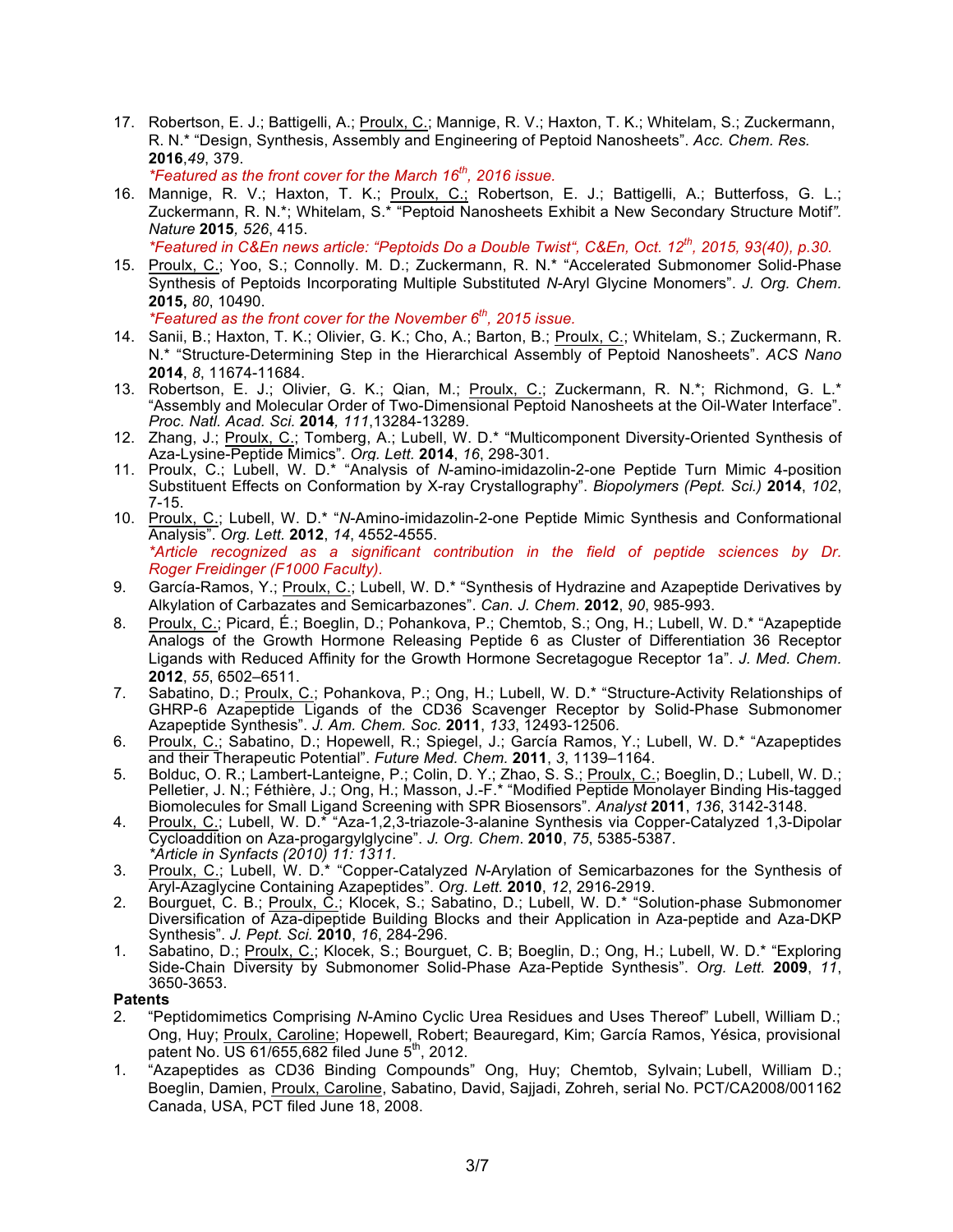#### **Refereed book chapters, conference proceedings, and other contributions**

- 5. Sun, J.; Proulx, C.; Zuckermann, R. N. Precision sequence control in bioinspired peptoid polymers. In *Sequence-Controlled Polymers: Synthesis, Self-Assembly, and Properties*, Jean-François Lutz, Makoto Ouchi, Tara Meyer and Mitsuo Sawamoto (Eds.) ACS Symposium Series; American Chemical Society: Washington, DC., 2014, 1170, pp. 25-53.
- 4. Proulx, C.; Lubell, W. D. "*O*-(3,4-Dihydro-4-oxo-1,2,3-benzotriazin-3-yl)-*N,N,N',N'* tetramethyluronium tetrafluoroborate" *Encyclopedia of Reagents for Organic Synthesis*, 2012. A. B. Charette, D. Crich, P. L. Fuchs, G. A. Molander (Eds); John Wiley & Sons Ltd.: Chichester, 2nd Ed.; (I.D.: RN01543).
- 3. Proulx, C.; Lubell, W. D. "*O*-(6-Chloro-1H-benzotriazol-1-yl)-*N,N,N',N'*-tetramethyluronium tetrafluoroborate" *Encyclopedia of Reagents for Organic Synthesis*, 2012. A. B. Charette, D. Crich, P. L. Fuchs, G. A. Molander (Eds); John Wiley & Sons Ltd.: Chichester, 2nd Ed.; (I.D.: RN01544).
- 2. Proulx, C.; Lubell, W. D. Synthesis of [Azaphenylglycine<sup>4</sup>]- and [Aza-1-phenyl-2,3-triazole-3alanine<sup>4</sup>]Growth Hormone Releasing Peptide-6 and Comparison of their Conformations with [AzaPhe<sup>4</sup> ]GHRP-6. In *Peptides: Building Bridges. Proceedings of the 22nd American Peptide Symposium*, Lebl, M., Ed. Prompt Scientific Publishing: San Diego, CA, 2011; pp 80-81.
- 1. Proulx, C.; Lubell, W. D. Solid-Phase Synthesis of Aza-Proline Analogs of GHRP-6. In *Peptides: Breaking Away. Proceedings of the 21st American Peptide Symposium*, Lebl, M., Ed. Prompt Scientific Publishing: San Diego, CA, 2009; pp 56-57.

#### **Oral Presentations** (*excluding student presentations*)

- 33. Proulx, C*.* "New methods for the chemoselective functionalization of peptides*"*, 14th Australian Peptide Conference, Gold Coast, QLD, Australia, May 8th - 12th 2022.
- 32. Proulx, C*.* "On-Resin Late-Stage Functionalization of Azapeptides*"*, 8th Modern Solid Phase Peptide Synthesis & Its Applications Symposium, Gold Coast, QLD, Australia, May 6th - 8th 2022.
- 31. Proulx, C. "New Tools for Peptide Mimicry and Functionalization", University of Sydney, Sydney, NSW, Australia, May 2<sup>nd</sup>, 2022.
- 30. Proulx, C. "New methods for the chemoselective functionalization of peptides", Scripps Research, La  $Jolla, CA, April 22<sup>nd</sup>, 2022.$
- 29. Proulx, C. "Peptide ligations from tunable *N*-aryl peptide precursors", University of Missouri,  $\overline{\text{Columbia}}$ , MO, April  $8^{\text{th}}$ , 2022.
- 28. Proulx, C. "New methods for the chemoselective functionalization of peptides", New York University, New York, NY, April  $5<sup>th</sup>$ , 2022.
- 27. Proulx, C<sub>a</sub> "New methods for the chemoselective functionalization of peptides", Temple University,  $March$  17<sup>th</sup>, 2022, over zoom.
- 28. Proulx, C. "New methods for the chemoselective functionalization of peptides", University of Delaware, March 16<sup>th</sup>, 2022, over zoom.
- 27. Proulx, C. "New methods for the chemoselective functionalization of peptides", University of Pennsylvania, March 14<sup>th</sup>, 2022, over zoom.
- 26. Proulx, C. "New methods for the chemoselective functionalization of peptides", University of  $Pittsburgh$ , March  $4<sup>th</sup>$ , 2022, over zoom.
- 25. Proulx, C. "New methods for the chemoselective functionalization of peptides", University of North Carolina at Chapel Hill, Chapel Hill, NC, February 24<sup>th</sup>, 2022.
- 24. Proulx, C. "New methods for the chemoselective functionalization of peptides", University of California Irvine, February 16<sup>th</sup>, 2022, over zoom.
- 23. Proulx, C. "New methods for the chemoselective functionalization of peptides", Vanderbilt University, **<u>House, 2022</u></u>, over zoom.**
- 22. Proulx, C. "New methods for the chemoselective functionalization of peptides", University of South Florida, Tampa, FL, January 19<sup>th</sup>, 2022.
- 21. Proulx, C. "Synthesis and reactivity of electron-rich *N*-aryl peptides: from site-selective Cαfunctionalizations to peptide ligation reactions", Pacifichem, Advancing frontiers in peptide and protein science with nano to macromolecular solutions, new technologies in polyamide synthesis, and applications, December  $18<sup>th</sup>$ , 2021, over zoom.
- 20. Proulx, C. "Peptide ligations from tunable *N*-aryl peptide precursors", Emory University, December 6th, 2021, over zoom.
- 19. Proulx, C. "Synthesis and reactivity of *N*-aryl peptides: enabling new strategies for peptide ligations", Université de Montréal (Canada), November 24<sup>th</sup>, 2021, over zoom.
- 18. Proulx, C. "New strategies for peptide ligations", University of Windsor (Canada), November 3<sup>rd</sup>, 2021, over zoom.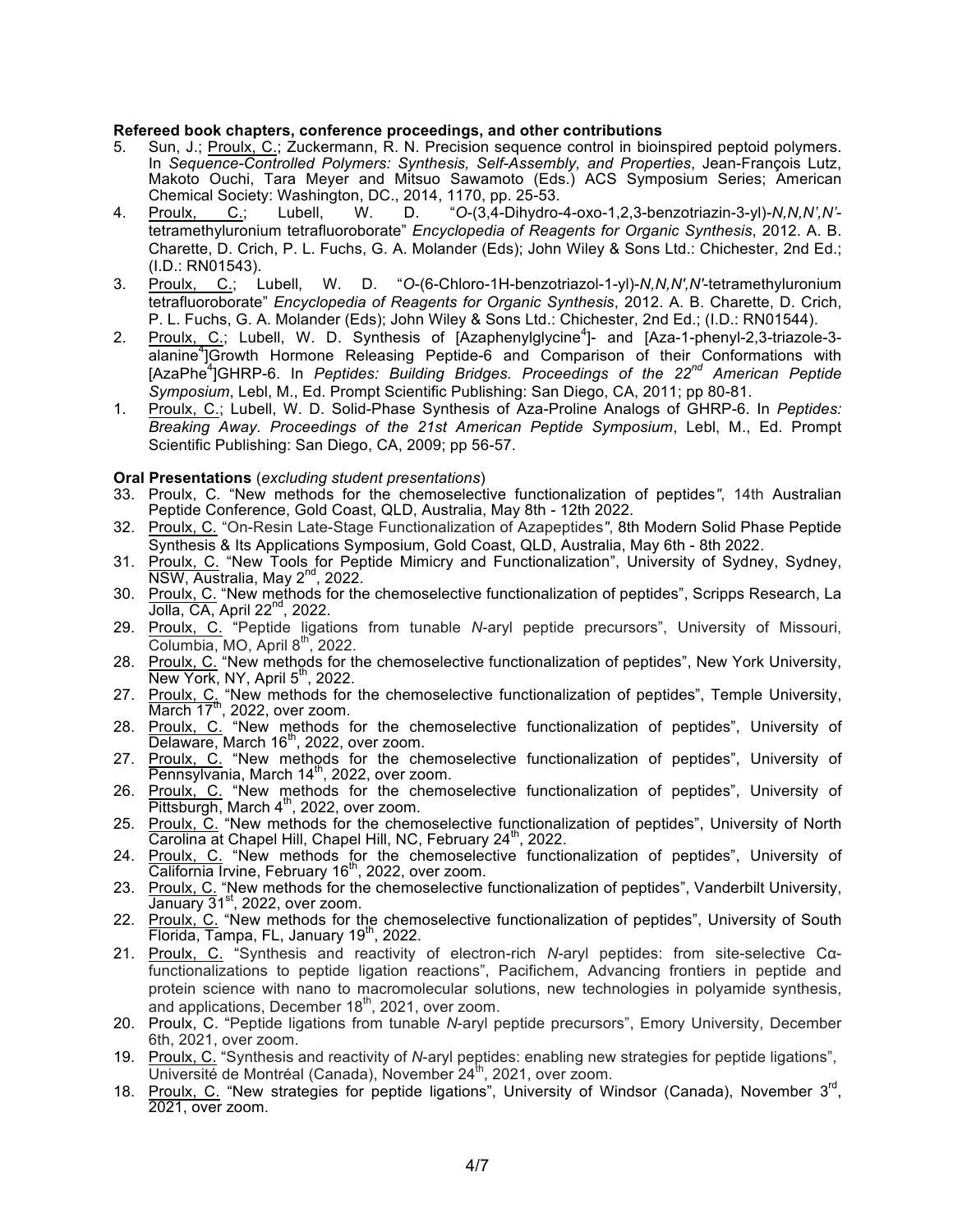- 17. Proulx, C. "New strategies for peptide ligations", University of Texas at San Antonio, October 22<sup>nd</sup>, 2021, over zoom.
- 16. Proulx, C. "New strategies for peptide ligations", North Carolina State University, Biochemistry department, September 23<sup>rd</sup>, 2021.
- 15. Proulx, C. "Peptide ligations from tunable *N*-aryl peptide precursors", University of Bath and Evotec joint virtual seminar, September  $7<sup>th</sup>$ , 2021.
- 14. Proulx, C. "Submonomer synthesis of peptoids containing *trans*-inducing *N*-imino- and *N*-alkylamino glycines." 262<sup>nd</sup> ACS National Meeting, Development of New Peptidomimetics for Biological Applications, Atlanta, GA, August 2021.
- 13. Proulx, C. "Peptide ligations from tunable *N*-aryl peptide precursors", First Canadian Peptide and Protein Community Virtual Symposium, May 27<sup>th</sup> 2021 over Zoom.
- 12. Proulx, C. "Peptide ligations from tunable *N*-aryl peptide precursors", Wayne State University, February  $10^{th}$ , 2021, over Zoom.
- 11. Proulx, C. "Aerobic oxidation of *N*-aryl peptides for catalyst-free oxime ligations", Appalachian State University, Boone, NC, November 1st, 2019.
- 10. Proulx, C. "New strategies for Ketoxime peptide ligations", Boulder Peptide Symposium 2019, Boulder, CO, September 23-26, 2019.
- 9. Proulx, C. "Oxime ligation via in situ oxidation of *N*-phenylglycinyl peptides", Seton Hall University, South Orange, NJ, April  $9<sup>th</sup>$ , 2019.
- 8. Proulx, C. "*In situ* oxidation of *N*-phenylglycinyl peptides for oxime bond formation at neutral pH", American Peptide Symposium 2019, Monterey, CA, June 22-27, 2019.
- 7. Guthrie, Q. A. E; Proulx, C. "Aerobic oxidation of *N*-phenylglycinyl peptides for catalyst-free oxime ligations", American Chemical Society (ACS) meeting, Orlando, Florida, March 31–April 4, 2019.
- 6. Proulx, C.; Yoo, S.; Connolly, M. D.; Zuckermann, R. N. "Molecular Engineering of the Peptoid Nanosheet Hydrophobic Core", Canadian Society for Chemistry (CSC) meeting, Ottawa, Ontario, June 13–17, 2015.
- 5. Proulx, C.; Yoo, S.; Connolly, M. D.; Zuckermann, R. N. "Influence of Backbone Flexibility on the Two-dimensional Assembly of Peptoid Nanosheets", American Chemical Society (ACS) meeting, San Francisco, California, August 10-14, 2014.
- 4. Proulx, C.; Yoo, S., Zuckermann, R. N. "Improvements in the Solid-Phase Synthesis of Peptoids Incorporating Weak Nucleophile Submonomers", Canadian Society for Chemistry (CSC) meeting, Vancouver, British Columbia, June 1–5, 2014.
- 3. Zhang, J.; Proulx, C.; Lubell, W. D. "Multi-component Diversity-Oriented Synthesis of Aza-Ivsinepeptide Mimics", Canadian Society for Chemistry (CSC) meeting, Vancouver, British Columbia, June 1–5, 2014.
- 2. Proulx, C.; Lubell, W. D. "Tuning the selectivity of GHRP-6 towards the CD36 vs GHS-R1a receptor by exploiting the reactivity of semicarbazones and aza-propargyl glycine in combinatorial azapeptide synthesis", Canadian Society for Chemistry (CSC) meeting, Montréal, Québec, June 5–9, 2011.
- 1. Proulx, C.; Lubell, W. D. "Copper-catalyzed *N*-arylation of a semicarbazone building block for the parallel synthesis of aryl-azaglycine containing azapeptides", Canadian Society for Chemistry (CSC) meeting, Toronto, Ontario, May 29 – June 2, 2010.

#### **Poster Presentations** (*excluding student presentations*)

- 10. Guthrie, Q. A.; Proulx, C.; "Oxime ligation *via in situ* oxidation of *N*-phenylglycinyl peptides", poster presented as part of the Chemistry and Biology of Peptides Gordon Research Conference (GRC), Ventura, California, February 11-16, 2018.
- 9. Proulx, C.; Su, J. K.; Yoo, S.; Olivier, G. K.; Garcia, R. L.; Connolly, M. D.; Mannige, R. V.; Haxton, T. K.; Whitelam, S.; Zuckermann, R. N. "Molecular Engineering of the Peptoid Nanosheet Hydrophobic Core", poster presented as part of the Annual User Meeting, Berkeley, California, August 25-26, 2014.
- 8. Proulx, C.; Lubell, W. D. "In search of azapeptide analogs of GHRP-6 with selective affinity for the CD36 vs GHS-R1a receptor: exploiting the reactivity of semicarbazones and aza-propargyl glycine in combinatorial azapeptide synthesis", poster presented as part of the American Peptide Symposium (APS), San Diego, California, June 25–30, 2011.
- 7. Proulx, C.; Lubell, W. D. "Synthesis of substituted imidazolinones via a cationic gold(I)-mediated intramolecular cyclization", poster presented as part of the Canadian Society for Chemistry (CSC) meeting, Montréal, Québec, June 5–9, 2011.
- 6. Proulx, C.; Lubell, W. D. "Teaching haemoglobin to third graders", poster presented as part of the Canadian Society for Chemistry (CSC) meeting, Montréal, Québec, June 5–9 2011.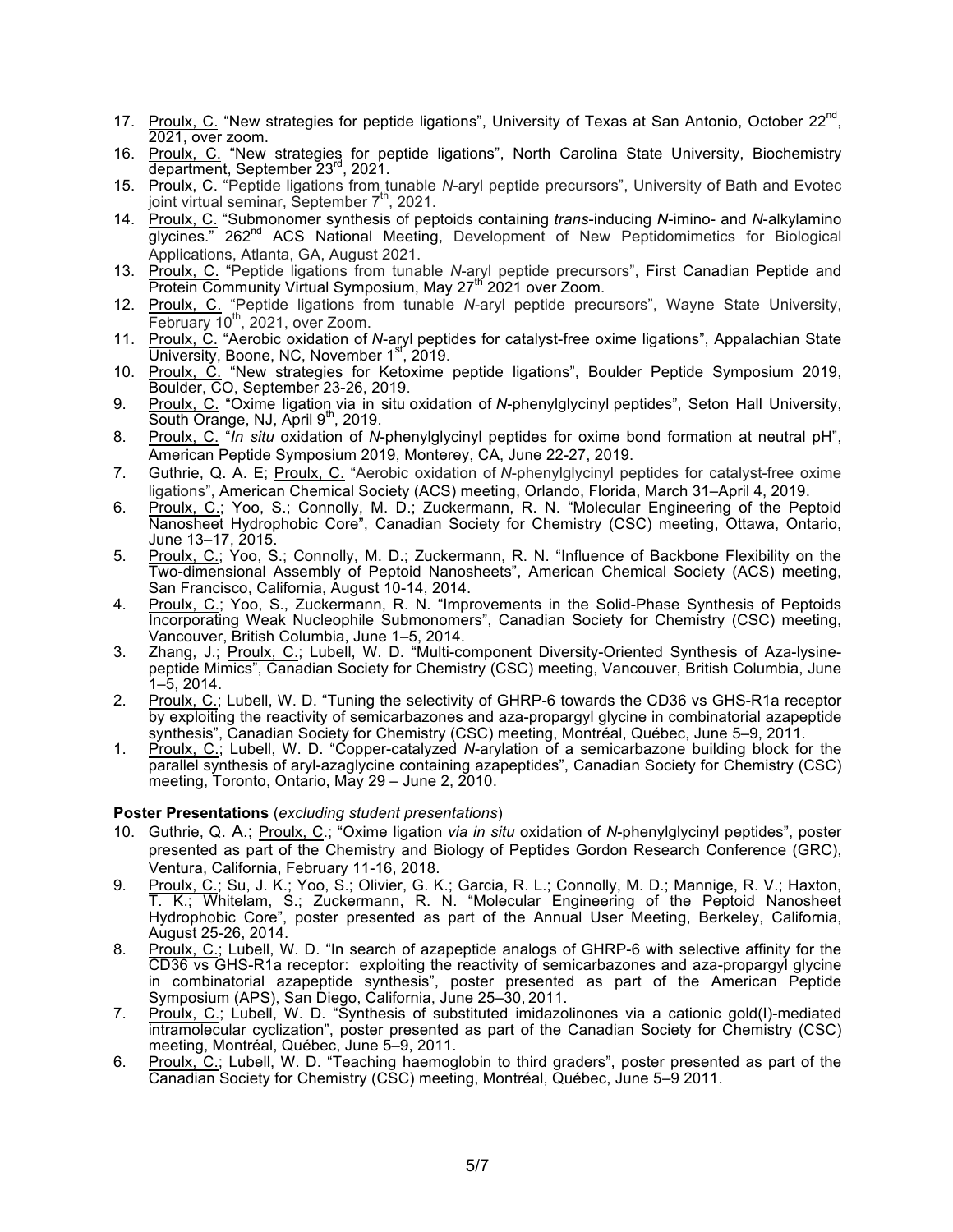- 5. Proulx, C.; Lubell, W. D. "Copper-catalyzed *N*-arylation of semicarbazones for the synthesis of azaarylglycine containing aza-peptides", poster presented as part of the American Chemical Society (ACS) meeting, San Francisco, California, March 21–25, 2010.
- 4. Proulx, C.; Lubell, W. D. "Cu(I)-catalyzed *N*-arylation of semicarbazones for the synthesis of aryl-aza glycine containing azapeptides", poster presented as part of the Ontario Minisymposium in Synthetic and Bioorganic Chemistry (QOMSBOC) meeting, Québec, Québec, Oct 30–Nov 1, 2009.
- 3. Proulx, C.; Boeglin, D.; Chemtob, S.; Ong, H.; Lubell, W. D. "Aza-peptide analogs of GHRP-6 with selective receptor affinity for CD36 versus GHS-R1a", poster presented as part of the American Peptide Symposium (APS) meeting, Bloomington, Indiana, June 7–12, 2009. *Poster presentation among the semi-finalists of the Young Investigator poster competition. Travel grant, valued at 100\$.*
- 2. Proulx, C.; Boeglin, D.; Chemtob, S.; Ong, H.; Lubell, W. D. "Elucidation of structural and conformational requirements for GHRP-6 binding to the GHSR-1a and CD36 receptors using azapeptides", poster presented as part of the Québec-Ontario Minisymposium on Bio-Organic and Synthetic Chemistry (QOMSBOC) meeting, Toronto, Ontario, November 2008.
- 1. Proulx, C.; Boeglin, D.; Chemtob, S.; Ong, H.; Lubell, W. D. "Aza-peptide analogs of GHRP-6 with selective receptor affinity for CD36 versus GHS-R1a", poster presented as part of the American Chemical Society (ACS) meeting, Philadelphia, Pennsylvania, August 17–21, 2008.

#### **Conference discussion leader / session chair**

- 3. Australian Peptide Conference, Peptide Chemistry II session, Gold Coast, QLD, Australia (May 2022).
- 2. American Peptide Symposium, Nanomaterials and Peptide Assemblies session, Monterey, CA (June 2019)
- 1. GRC on Chemistry and Biology of Peptides, Advances in Peptide and Protein Synthesis session. Ventura, CA (Feb 2018).

# **TEACHING EXPERIENCE**

#### **Courses taught at NCSU**

CH 721 – Physical Organic Chemistry (entry-level graduate course) Fall 2020 (16 students) Fall 2019 (24 students) Fall 2018 (22 students) Fall 2017 (24 students) Fall 2016 (34 students) CH 223 – Organic Chemistry II (undergraduate course) Fall 2021 (189 students) Spring 2021 (230 students) Spring 2020 (200 students) Spring 2019 (206 students) Spring 2018 (126 students) CH610G – Introduction to Graduate Studies, co-taught with Prof. Denis Fourches Fall 2019 (30 students) Fall 2018 (32 students) Fall 2017 (37 students) CH 601/801 – Chemistry Seminar Program (seminar course for all enrolled graduate students) Fall 2019 (105 students) Spring 2019 (91 students) Fall 2018 (103 students) Spring 2018 (107 students) Fall 2017 (114 students) Spring 2017 (100 students)

#### **Students mentored at NCSU**

#### **Graduate Students**

*Current Ph.D candidates* Carolynn Davern, 06/18 – present, B.Sc. North Carolina Wesleyan College. Hailey Young, 10/18 – present, B.Sc. UNC Wilmington. Maxwell Bowles, 10/19 – present, B.Sc. Southern Utah University.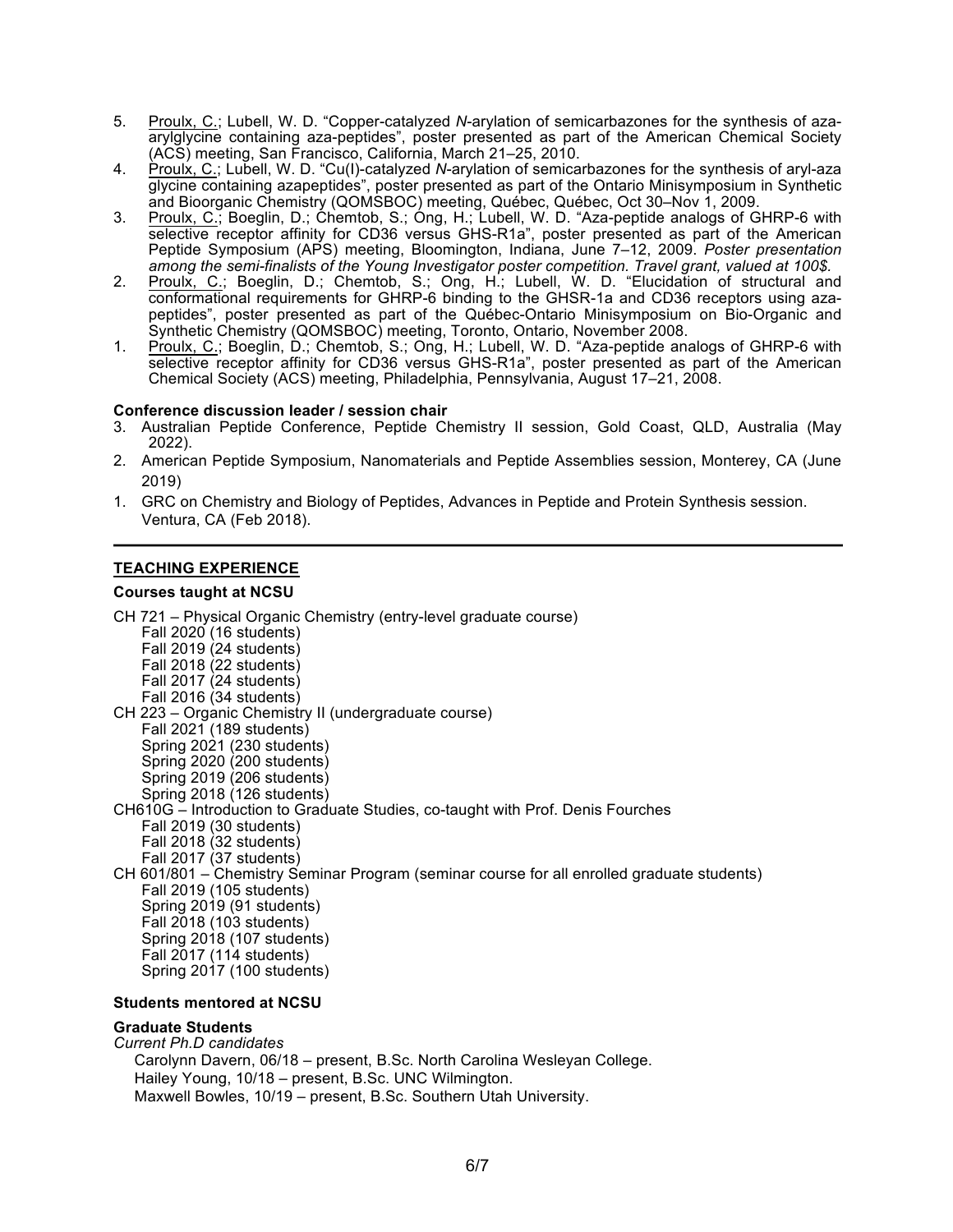Ellen Warner, 10/20 – present, B.Sc. Davidson College. Michael Kirsch, 10/21 – present, B. Sc. SUNY Oswego.

#### *Past Graduates*

Quibria Guthrie, 10/16 – 04/21 Burroughs Wellcome Fellow (Spring 2019), Osteryoung Award in Research Excellence (Spring 2020), now research scientist at CEM (Charlotte, NC). Evan Willis, M.Sc. 2020, Miles F. Anderson Award in Teaching, Spring 2019. Michael McMechen, M.Sc. 2018, now scientist at Alcami corporation. W. Tyler Price, graduate student 10/16 – 01/19.

#### **Undergraduate and High School Students**

#### *Current*

Skylar Harrelson, B. Sc. in progress, Chemical Engineering and Biochemistry (Beckman Scholar, comentor with Melanie Simpson), 05/22 – present.

Meric Trombley B. Sc. in progress, NCSU, Chemistry, 03/22 – present.

Ryan Wands B. Sc. in progress, NCSU, Chemistry, 03/22 – present

Meghan Broderick B. Sc. in progress, NCSU, Chemistry, 02/21 – present.

#### *Past*

Briley Humphrey, B. Sc. 2021, NCSU, Chemistry, Titanium Award, 08/19 – 05/21.

Adam Rosfi, B. Sc. 2021, NCSU, Chemistry, 08/19 – 05/21.

Preston Gourville, B.Sc. 2020 NCSU, Chemistry, Goodnight Scholar, Senior Award for Outstanding Scholarship in the Department of Chemistry, 10/17 – 04/20.

Brandon Lowe, B. Sc. in progress, Saint Vincent College, NSF REU student, 05/19 – 08/19.

Sophia Cornish, High School student, ACS project SEED program, 05/19 – 08/19.

Landon Brazda, B.Sc. in progress, NCSU, Biomedical Engineering, 10/18 – 04/19.

Jazmine Lumpan, B.Sc. St. Edward's U, Biochemistry, NSF REU student, 05/18 – 08/18.

Carolynn Davern, B.Sc. 2018, NC Wesleyan College, Chemistry, NSF REU student, 05/17 – 08/17.

#### **Training of Undergraduate and Postbaccalaureate Students prior to NCSU**

Falko Noe, B. A. Biochemistry/Molecular Biology, UC Berkeley 2015, Zuckermann lab 09/14 –05/15. Dillon Flood, B. Sc. Chemistry, UC Berkeley 2016, Zuckermann lab 05/14 – 05/16. Stan Yoo, B. Sc. Chemistry, UC Berkeley 2013, Zuckermann lab 09/13 – 08/14. Anna Tomberg, B. Sc. McGill University, Lubell lab summer 2011. Émilie Canuel, B. Sc. Université de Montréal, Lubell lab summer 2011.

#### **SERVICE**

#### **Professional Service on Campus**

| <b>METRIC Magnetic Resonance User Committee</b>                                   |  |  |
|-----------------------------------------------------------------------------------|--|--|
| Faculty Advisory Committee for the College of Sciences                            |  |  |
| <b>Graduate Students Advisory Committee</b>                                       |  |  |
| Instructor, Introduction to Graduate Studies (CH610G)                             |  |  |
| NSF-REU Mentor (3 summers)                                                        |  |  |
| Department of Chemistry Lecturer Search Committee                                 |  |  |
| Goodnight Scholars Online Application Reviewer                                    |  |  |
| Department of Chemistry Faculty Search Committee                                  |  |  |
| <b>Professional Service off Campus</b>                                            |  |  |
| Reviewer: Science, Nature Chemistry, Nature Communications, Chemical Society      |  |  |
| Reviews, Chemical Science, Organic Letters, Journal of Organic Chemistry, Journal |  |  |
| of Medicinal Chemistry, Chemical Communications, ACS Medicinal Chemistry          |  |  |
| Letters, Peptide Science, ChemBioChem.                                            |  |  |
| Ad Hoc Reviewer, National Science Foundation (NSF), and Natural Sciences and      |  |  |
| Engineering Research Council of Canada (NSERC).                                   |  |  |
| Fondation Lucien Piché scholarship program reviewing committee.                   |  |  |
| Co-organizer, online peptoid symposia series 2020/2021.                           |  |  |
| Proposal Review Board, the Molecular Foundry (Biological Nanostructures Facility) |  |  |
| Guest Editor, Frontiers Chemistry, Special issue on "Polyamide backbone           |  |  |
| modification in peptide and protein science".                                     |  |  |
|                                                                                   |  |  |